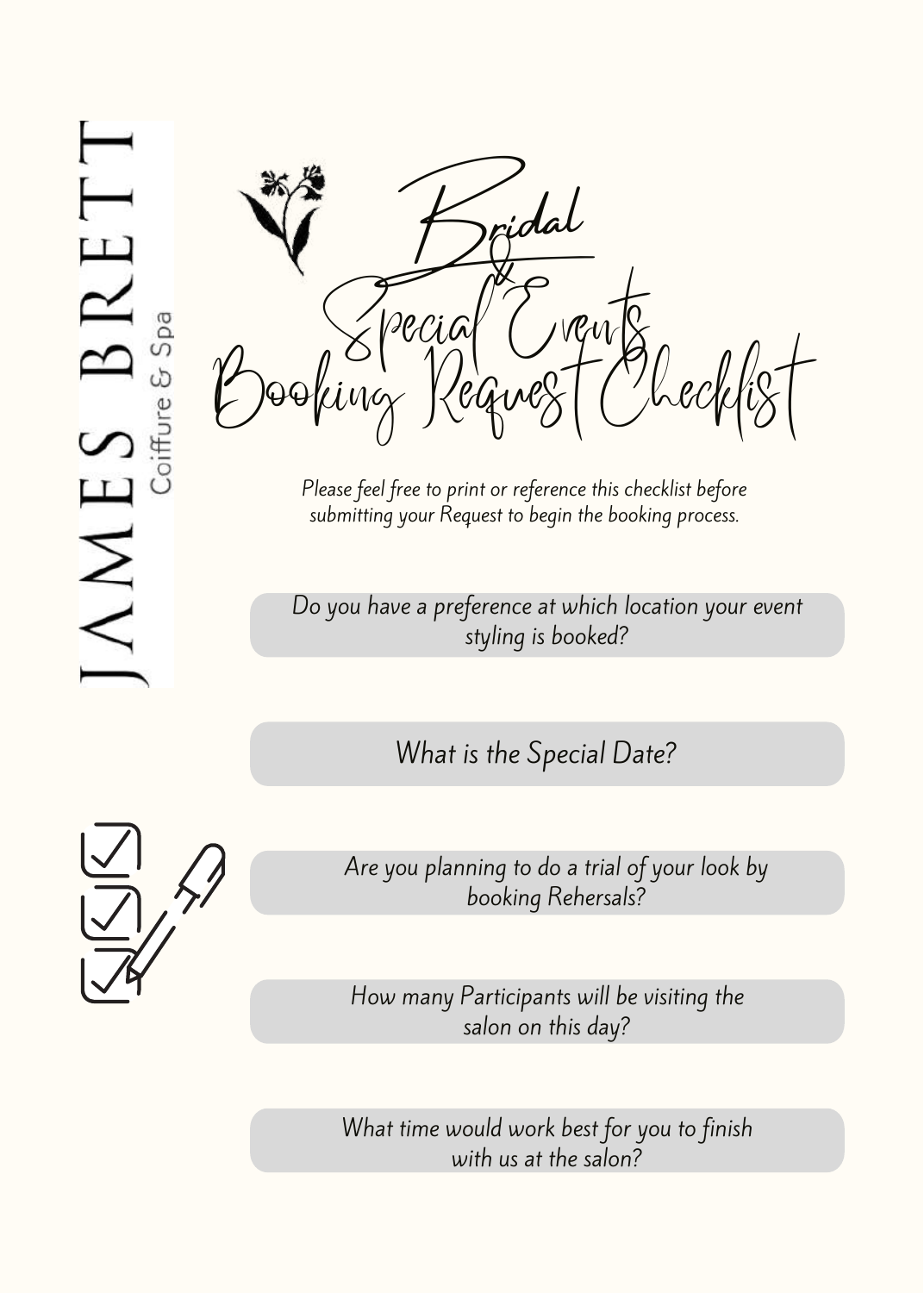

To receive a complementary wedding quote please complete the form below.

The information provided allows us to draft a 'cost of service' estimate and tentative schedule for your party.

\*Please note\* - Upon submission of this form, there is NO obligation to book services with James Brett Coiffure, NOR is the event date yet secured for you.

Please refer to our Services & Pricing available at www.jamesbrettcoiffure.com

Do you prefer our Downtown or West End location?

Bride's Name: Email: Phone #

Date of Wedding: Time of Wedding:

Location of Ceremony: Indoors or Outdoors:

Will Photography be before or after your ceremony? If before, what time will photos begin?

# Guests for Hair: # Guests for Make Up:

Time Requested to Begin Appointments: Time Requested to Finish Appointments: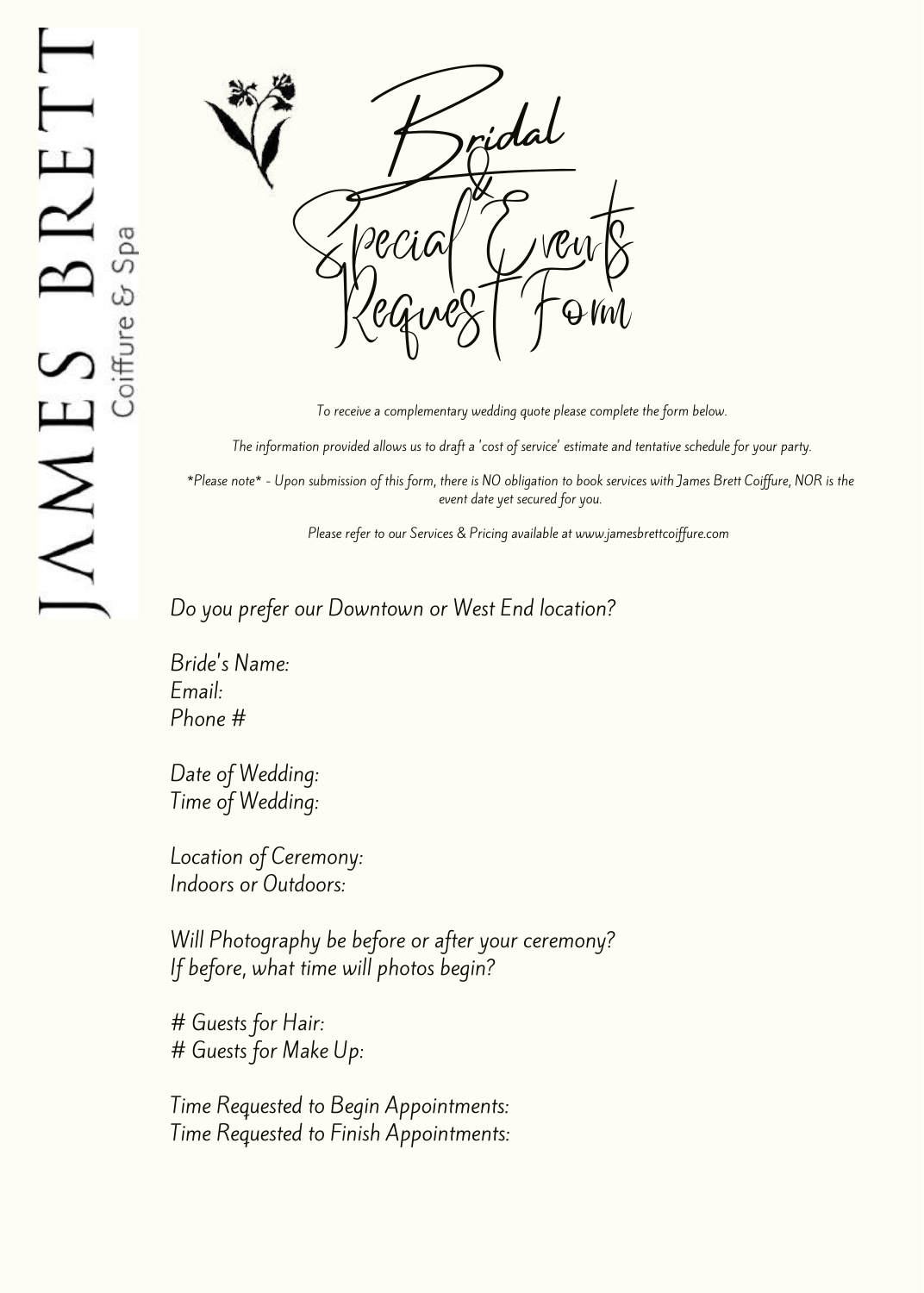Bride's Requested Services

Please give a quick description of what you have in mind or attach photos to your email before submitting (ie. glamour waves, half up with loose curl braid around the crown)

Desired Look:

Will you be incorporating Clip-In Hair Extensions?

Are you booking a Makeup Application? Would you like to incorporate false eyelashes?

Rq. Date for Rehearsal Trial(s): Preferred Time of Rehearsal Appointment(s) :

Are you requesting any Spa Services? Rq. Date for Spa Services (if applicable): Rq. Time for Spa Services:



Additional Guest(s) Services

For each additional guest, please submit the information using the template below.

It is important to note if a guest's hair is extremely long, thick or curly as we tend to book a bit of extra time for their stylist to work with them.

Additional Guest(s) Name: Relation to Bride: (ie: Bridesmaid, Mother of Bride):

Hair Service: Hair Length/Texture: (ie: mid back/fine; shoulder length/curly) :

Make Up Application: Complexion Tone: False Eyelashes (Yes/No):

Please email your request to bridalevents@jamesbrettcoiffure.com